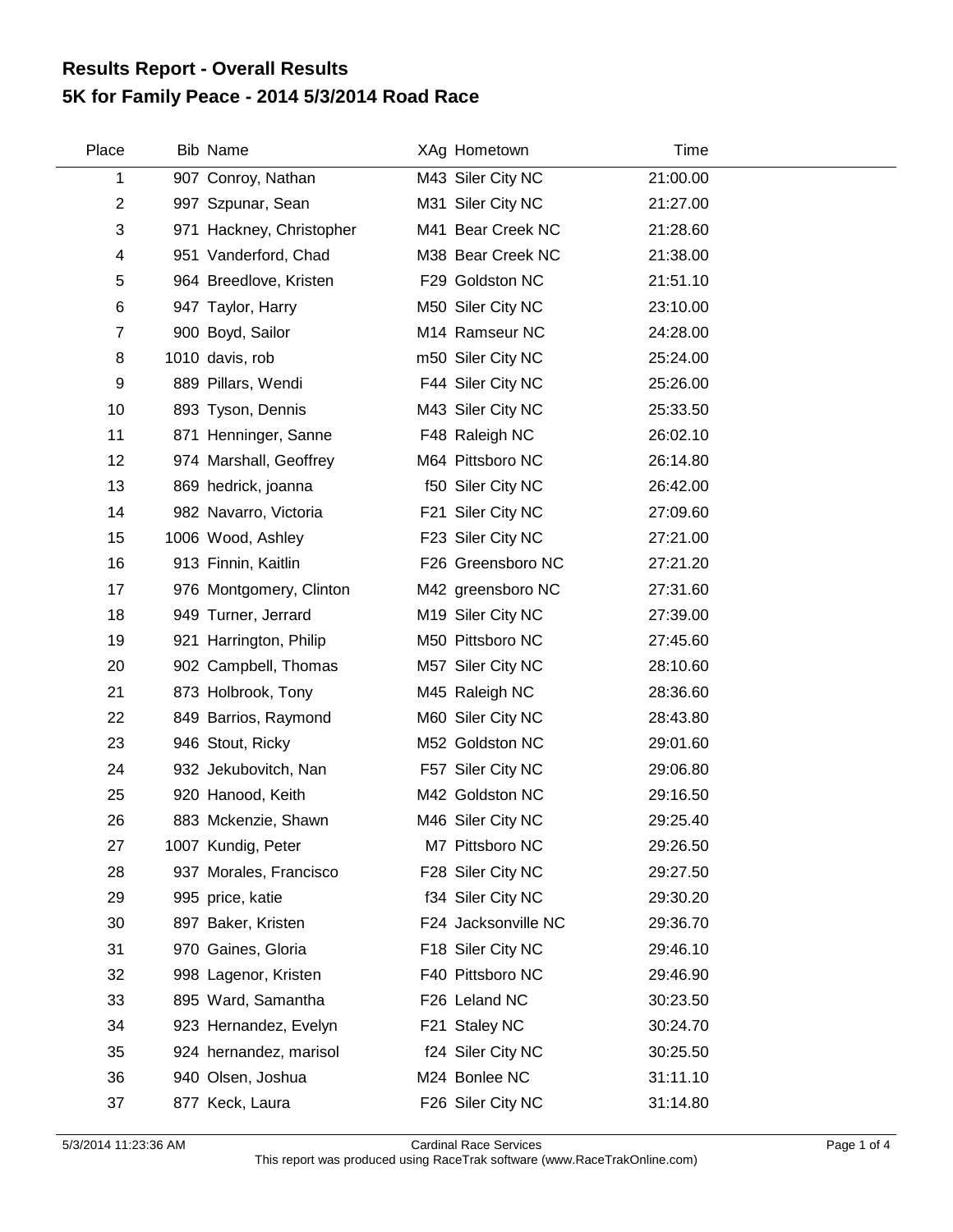| Place | <b>Bib Name</b>           |                 | XAg Hometown         | Time     |  |
|-------|---------------------------|-----------------|----------------------|----------|--|
| 38    | 852 Bright, Natalie       |                 | F16 Bear Creek NC    | 31:18.20 |  |
| 39    | 870 Hendrickson, Jayley   |                 | M16 Bear Creek NC    | 31:18.60 |  |
| 40    | 931 Hunnicutt, Joel       |                 | M51 Siler City NC    | 31:28.30 |  |
| 41    | 1000 Phillips, Sharon     |                 | F34 Bear Creek NC    | 31:34.70 |  |
| 42    | 962 Bredenberg, Colton    |                 | M8 Pittsboro NC      | 31:41.70 |  |
| 43    | 859 Davis, Lori           |                 | F44 Siler City NC    | 32:24.40 |  |
| 44    | 890 Santana, Maria Felisa |                 | F38 Siler City NC    | 32:41.80 |  |
| 45    | 1008 tanner, maria        |                 | f58 Siler City NC    | 33:07.70 |  |
| 46    | 908 COTTEN, WENDY         |                 | F48 Sanford NC       | 33:10.90 |  |
| 47    | 1011 Gaines, Heidi        |                 | F40 Siler City NC    | 33:14.10 |  |
| 48    | 973 Keefe, Erin           |                 | F24 Carrboro NC      | 33:22.20 |  |
| 49    | 865 Gray, Shannon         |                 | F45 Siler City NC    | 33:24.90 |  |
| 50    | 941 Parker, Angie         |                 | F46 Sanford NC       | 33:32.90 |  |
| 51    | 866 Gregson, Olivia       |                 | F13 Siler City NC    | 33:49.20 |  |
| 52    | 854 Brown, Karmen         |                 | F14 Siler City NC    | 33:50.30 |  |
| 53    | 1001 Hackney, Dana        |                 | F36 Siler City NC    | 33:53.70 |  |
| 54    | 959 Young, Maxwell        |                 | M58 Broadway NC      | 33:59.30 |  |
| 55    | 958 Young, Cindy          |                 | F52 Broadway NC      | 33:59.80 |  |
| 56    | 906 Conroy, Kathleen      |                 | F45 Siler City NC    | 34:21.30 |  |
| 57    | 994 Johnson, Chris        |                 | M39 Siler City NC    | 34:21.30 |  |
| 58    | 1002 Terry, John          |                 | M49 West End NC      | 34:44.80 |  |
| 59    | 977 Montgomery, Densie    |                 | F40 greensboro NC    | 35:24.30 |  |
| 60    | 868 Hayhurst, Allie       | F30             |                      | 35:38.10 |  |
| 61    | 874 Jones-Warden, Tamara  | F14             |                      | 35:39.10 |  |
| 62    | 979 Murrell, Sherri       |                 | F49 Pittsboro NC     | 36:21.60 |  |
| 63    | 914 Freundlich, Gary      |                 | M49 Pittsboro NC     | 36:31.20 |  |
| 64    | 939 olsen, amy            |                 | f46 Bonlee NC        | 36:51.90 |  |
| 65    | 942 Piers, Veronica       |                 | F25 Bonlee NC        | 37:02.90 |  |
| 66    | 886 Petty, Mike           |                 | M54 Siler City NC    | 37:18.00 |  |
| 67    | 885 Petty, Debby          |                 | F53 Siler City NC    | 37:18.80 |  |
| 68    | 863 Garcia, Antonia       | F45             |                      | 37:22.10 |  |
| 69    | 952 Vanderford, Crystal   |                 | F36 Bear Creek NC    | 37:34.10 |  |
| 70    | 927 Hill, Derrick         |                 | m40 asheboro NC      | 37:55.60 |  |
| 71    | 999 Spivey, Stephani      | F <sub>27</sub> |                      | 39:00.00 |  |
| 72    | 935 Mabe, Larry           |                 | M61 Siler City NC    | 39:02.30 |  |
| 73    | 864 Gonzalez, Cecilia     | F43             |                      | 39:18.90 |  |
| 74    | 848 Alston, lesha         |                 | F13 Siler City NC    | 39:22.90 |  |
| 75    | 919 Hanood, Jannell       |                 | F42 Goldston NC      | 39:34.30 |  |
| 76    | 1013 Colorado, Manual     | M50             |                      | 40:33.90 |  |
| 77    | 872 Herbon, Julia         |                 | F42 Holly Springs NC | 40:40.00 |  |

 $\overline{a}$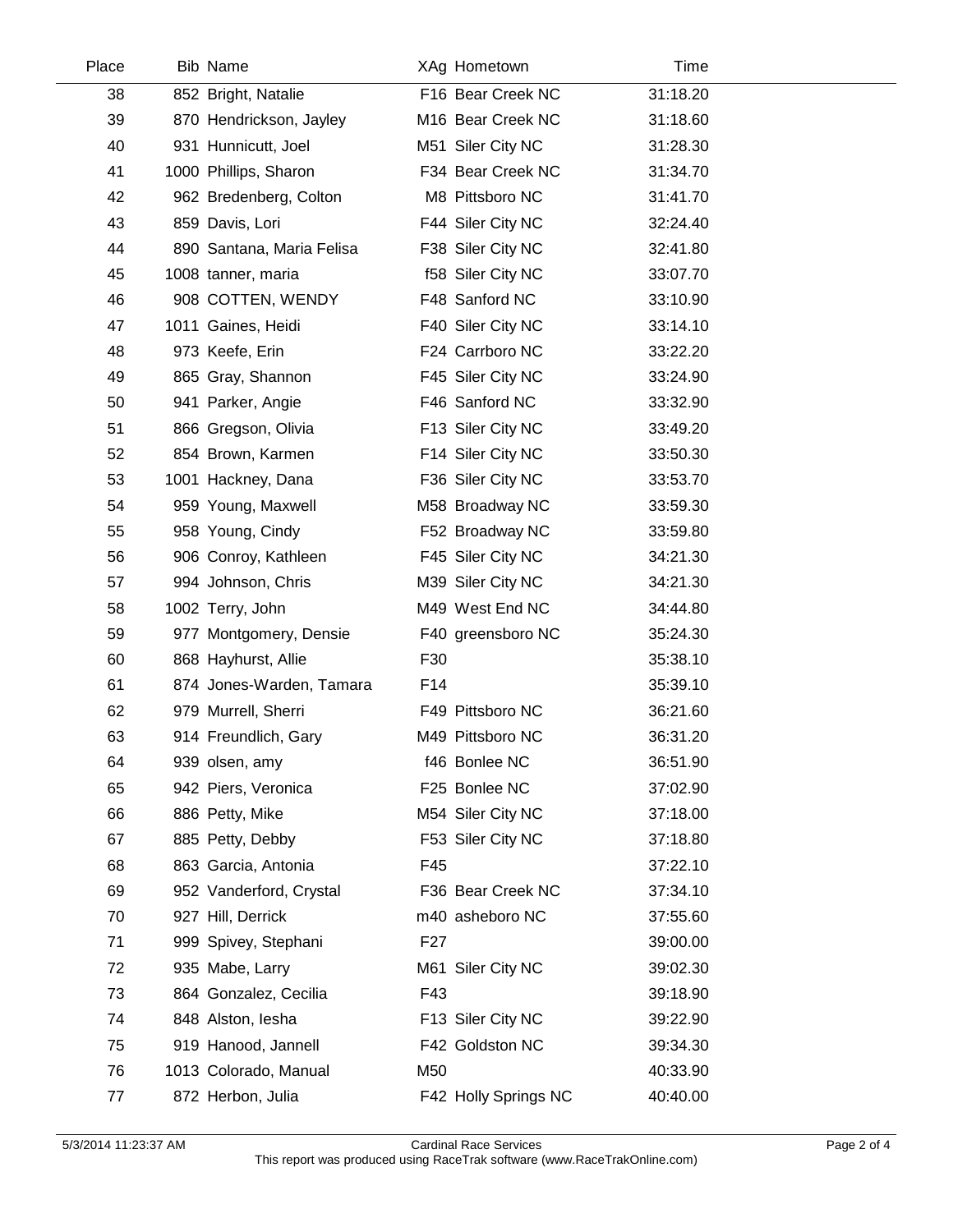| Place | <b>Bib Name</b>            | XAg Hometown       | Time     |  |
|-------|----------------------------|--------------------|----------|--|
| 78    | 983 Navarro, Yanet         | F27 Siler City NC  | 40:40.00 |  |
| 79    | 981 Navarro, Maria         | F45 Siler City NC  | 40:40.50 |  |
| 80    | 876 Keck, Danny            | M54 Siler City NC  | 41:10.10 |  |
| 81    | 850 Blankenship, Michellle | F28 Siler City NC  | 41:10.50 |  |
| 82    | 953 Whitehead, Austin      | F12 Ramseur NC     | 41:17.50 |  |
| 83    | 960 Ziblay, Dawn           | F49 Bear Creek NC  | 41:25.50 |  |
| 84    | 1005 Burkhead, Sabrina     | F36 Sanford NC     | 41:26.50 |  |
| 85    | 950 Tyler, Delmar          | M43 Sanford NC     | 41:28.50 |  |
| 86    | 867 Hagan, Teradee         | F24 Chapel Hill NC | 41:38.20 |  |
| 87    | 987 Santamaria, Jason      | M11 Siler City NC  | 41:47.50 |  |
| 88    | 957 Wyant, Betty           | F54 Staley NC      | 41:50.60 |  |
| 89    | 993 Heckman, Kathy         | F42 Bear Creek NC  | 42:18.30 |  |
| 90    | 1012 Philipps, Meredith    | F44 Pittsboro NC   | 43:04.70 |  |
| 91    | 936 matthews, shalon       | f30 Sanford NC     | 43:35.70 |  |
| 92    | 975 McLaurin, Karen        | F38 Siler City NC  | 44:15.00 |  |
| 93    | 967 Dickerson, Irion       | F38 Siler City NC  | 44:15.00 |  |
| 94    | 856 Clark, Adrian          | F38 Siler City NC  | 46:04.00 |  |
| 95    | 992 Harnan, Crystal        | F39 Siler City NC  | 46:05.60 |  |
| 96    | 991 Johnson, Tylera        | F30 Siler City NC  | 46:06.00 |  |
| 97    | 934 Klinge, Carrie         | F23 Sanford NC     | 46:08.10 |  |
| 98    | 911 Dunlap, Lori           | F34 Broadway NC    | 46:09.20 |  |
| 99    | 980 Navarro, Lina          | F17 Siler City NC  | 46:10.30 |  |
| 100   | 969 Estrada, Saira         | F25 Statesville NC | 46:28.80 |  |
| 101   | 882 Mazur, Tori            | F42 Siler City NC  | 46:29.70 |  |
| 102   | 1004 warfford, jimmy       | m73 Siler City NC  | 46:57.50 |  |
| 103   | 891 Sartwell, Brenda       | F43 Bear Creek NC  | 46:58.80 |  |
| 104   | 984 Passanisi, Cora        | F40 GRAHAM NC      | 47:19.80 |  |
| 105   | 985 Passanisi, Warner      | M49 GRAHAM NC      | 47:27.80 |  |
| 106   | 858 Corona, Maria          | F39 Siler City NC  | 47:30.60 |  |
| 107   | 954 Whitehead, Sandy       | F42 Ramseur NC     | 47:33.30 |  |
| 108   | 853 Brooks, Chris          | F43 Siler City NC  | 48:50.50 |  |
| 109   | 860 Dorset, Lisa           | F42 Siler City NC  | 48:53.70 |  |
| 110   | 933 Kennedy, Renee         | F52 Siler City NC  | 49:11.90 |  |
| 111   | 944 Sorenson, Holly        | F27 Siler City NC  | 49:12.20 |  |
| 112   | 945 stackhouse, amy        | F28 Siler City NC  | 49:12.30 |  |
| 113   | 943 Snipes, Cindy          | F53 Siler City NC  | 49:12.60 |  |
| 114   | 938 Oldham, Avajan         | F48 Goldston NC    | 49:25.20 |  |
| 115   | 990 Willow, Chloe          | F16 GRAHAM NC      | 49:47.10 |  |
| 116   | 978 Moody, Jenna           | F30 Siler City NC  | 49:55.90 |  |
| 117   | 966 Davis, Katie           | F27 Bennett NC     | 49:57.40 |  |
|       |                            |                    |          |  |

 $\overline{\phantom{a}}$